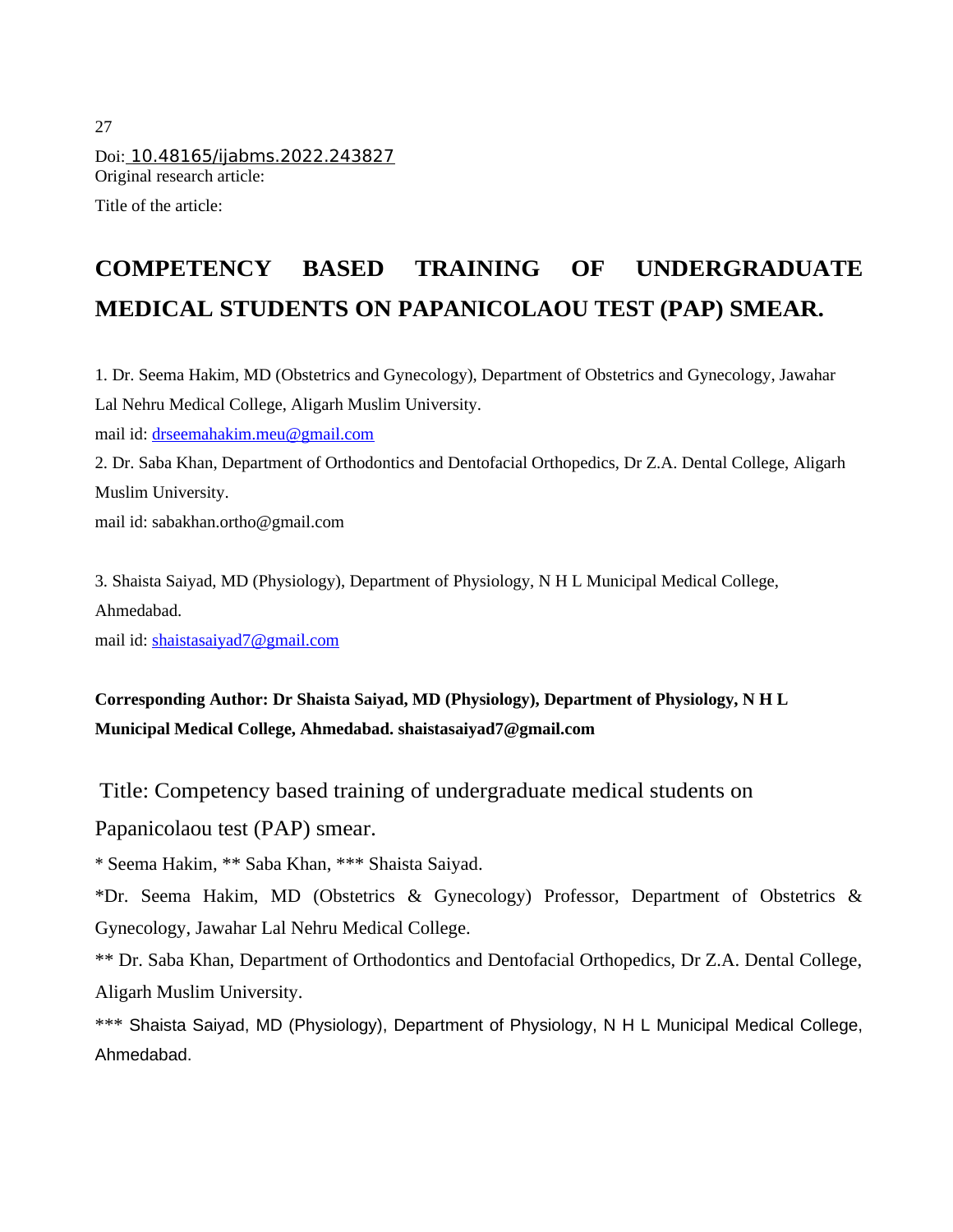#### **Abstract:**

**Background:** Cervical cancer is one of the most preventable of all cancers and is the second leading cause of death from malignancy amongst female patients. Utilizing Pap test for early detection of carcinoma cervix by all graduating medical students would be an excellent preventive strategy. The current modes of teaching medical students (lecture-based curricula) neither encourage the right qualities in students nor impart a life-long respect for learning.

Objective: At the end of the training, the undergraduate students would become competent in learning about Pap smear with the help of The Pap smear teaching cum testing module (brief lectures + hands on training).

**Methods:** Following approval by the Institutional Ethics Committee (IEC), the training was divided into theory, practical and demonstration classes, lasting from October 2014 to March 2015. Subjects included 50 students of 3<sup>rd</sup> MBBS. Pretest were conducted and results were evaluated and tabulated on excel sheet. The students were initiated into clinical application of Pap smear on ZOE model, through demonstration and skill practice under the supervision of trained faculty. Students were asked for their feedback to the questionnaire provided to them. Post-test in the form of a MCQ test, short answer-question was taken for evaluation of theoretical knowledge, scientific principles and application. Practical skills were evaluated based on practice session on ZOE model, assessed on adherence to DOPS checklist for Pap smear, the results were formulated. Student paired t test was performed to compare the scores of the pretest and post-test sessions.

**Results:** Students showed improvement in post-test compared to the pretest. Feedbacks showed that students were enthusiastic in this innovative way of teaching and expressed their satisfaction. 90% students agreed that competency-based training of Pap smear made them understand the steps and made them confident about carrying out the procedure. Practical assessment was done on ZOE model with DOPS Checklist, 80% students' demonstrated proficiency in practical skills by scoring 100% in checklist adherence.

**Conclusion:** Interactive-competency-based teaching module among the small group in addition to the didactic lectures can improve the performance of the students and make them better to understand the subject better with lasting effect.

Key words: PAP smear, Competency, training, undergraduate medical students.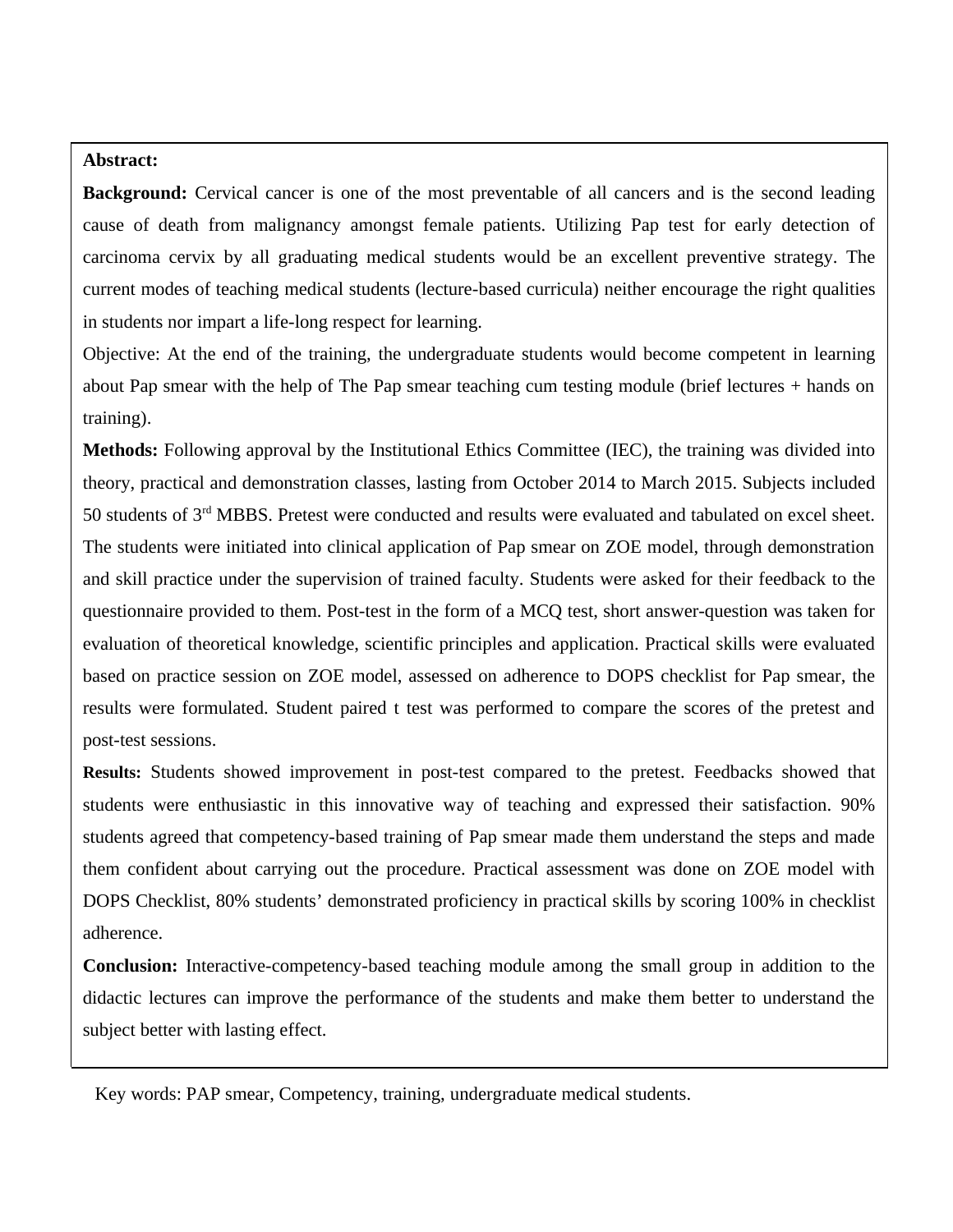#### **Introduction:**

Carcinoma cervix is the second leading cause of death due to malignancy in females (1). The diagnosis of new cases per year in India is 1,32,000 and 74,000 deaths occur annually. This accounts for one third of worldwide deaths attributable to carcinoma cervix (2). Unfortunately, majority of these patients come at an advanced stage of malignancy. This is attributable to lack of public awareness and poor facility for its early detection and diagnosis particularly in rural areas.

Fortunately, cancer of the cervix is one of the easily preventable malignancies, with regular screening and follow up tests. Amongst the various screening strategies, Pap smear is the most cost effective (3). Pap smear testing is readily available in leading medical centers but its availability in the peripheral medical centers is still questionable. This is due to lack of resource as well as expertise to perform the test correctly. The result is that there is lack of availability of screening tests and early detection that leads to late identification of cervical cancer with resultant poor prognosis. The resultant mortality and morbidity has serious financial implications to the family and the state.

The current modes of teaching medical students (lecture-based curricula) neither encourage the right qualities in students nor impart a life-long respect for learning (4). Undergraduate students get very little practical skills on the subject of Pap smear during their undergraduate curriculum. If this lack of clinical expertise in emerging medical graduates is addressed, it can lead to appropriate dissipation of this invaluable test in peripheral medical centers where it is needed most.

Therefore, greater emphasis should be given during undergraduate medical program in developing the skills of performing Pap smear, analyzing the result and then counseling the patients. This would prepare the emerging graduates in undertaking this invaluable test during their practicing years ahead. Since traditional didactic lecture become monotonous and students tends to lose interest at the end, there is need to explore some innovation to add along with didactic lecture so that students' involvement in the class increases. Various innovative strategies which include active learning along

with didactic lectures may improve students' attendance and performance in the class.

In traditional medical curricula, emphasis is mainly placed on knowledge acquisition, while skills and attitudes receive relatively less attention, even though the latter two are also highly

relevant for doctors' performance in practice. We have therefore developed a module that includes short interactive lectures on Pap smear followed by competency-based teaching where development of Pap smear skill and its interpretation is imparted through interactive practice sessions, during this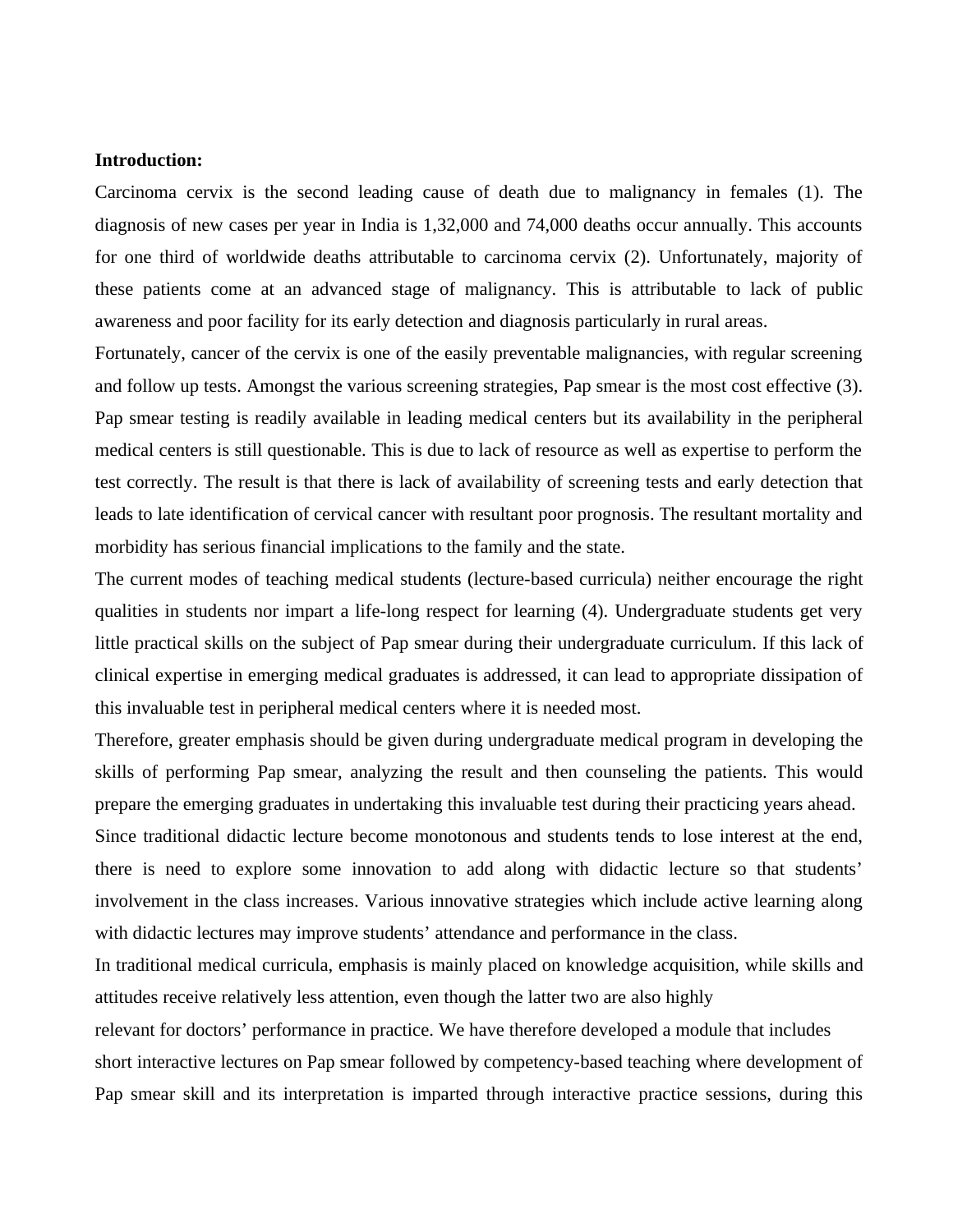module. Competency based education helps us produce physicians with a large repertoire of skills, who have the ability to integrate and apply those skills. Competencies are complex cognitive skills, relying on learner progression as they build on existing knowledge and skills. Well defined competencies, such as those evoked by a well laid and well thought out module, such as ours, may enhance engagement, self-directed learning and motivation.

Our main aim is to introduce competency-based training in undergraduate medical students on Pap smear so that they develop capability to correctly perform pap smear test and interpret the smear result with confidence as well as counsel the patients appropriately.

The Pap smear teaching cum testing module (brief lectures + hands on training) would enable IIIrd Professional undergraduate medical students to focus on competency, attitude and communication along with knowledge and skills, by stimulation of the psychomotor domain, understand by active participation rather than by passively absorbing information so that they become self-directed learners cum practitioners.

#### **Methodology:**

Permission of Institutional Ethical Committee was taken before the commencement of the study.

The competency-based training on Pap smear was carried out with the IIIrd Professional MBBS of the J. N. Medical College, Aligarh Muslim University, Aligarh, in Department of Obstetrics & Gynecology. 50 students were enrolled in the project.

They were given a pretest through a validated questionnaire. Pretest was conducted with MCQs and Short answer questions and results were evaluated and tabulated, out of a total of 100 marks.

Session on Pap smear was taken which included interactive lectures, videos, photographs, clinical demonstration and skill practice on ZOE model.

After every theory class (20 minutes), students were divided into five small groups of 10 students each and a group leader was made. They were given 15 minutes to interact among themselves the topic taught today under the supervision of faculty. Students were encouraged to interact with the faculty. After 15 minutes of interaction, the leader from each group was allowed to sum up the content taught on the day in 5 minutes each.

During the module teaching it was ensured that the students should understand the anatomy and histology of cervix, transformation zone, and squamo-columnar junction, abnormalities of the cervix & epithelial cells, and guideline for pap smear (Cognitive domain).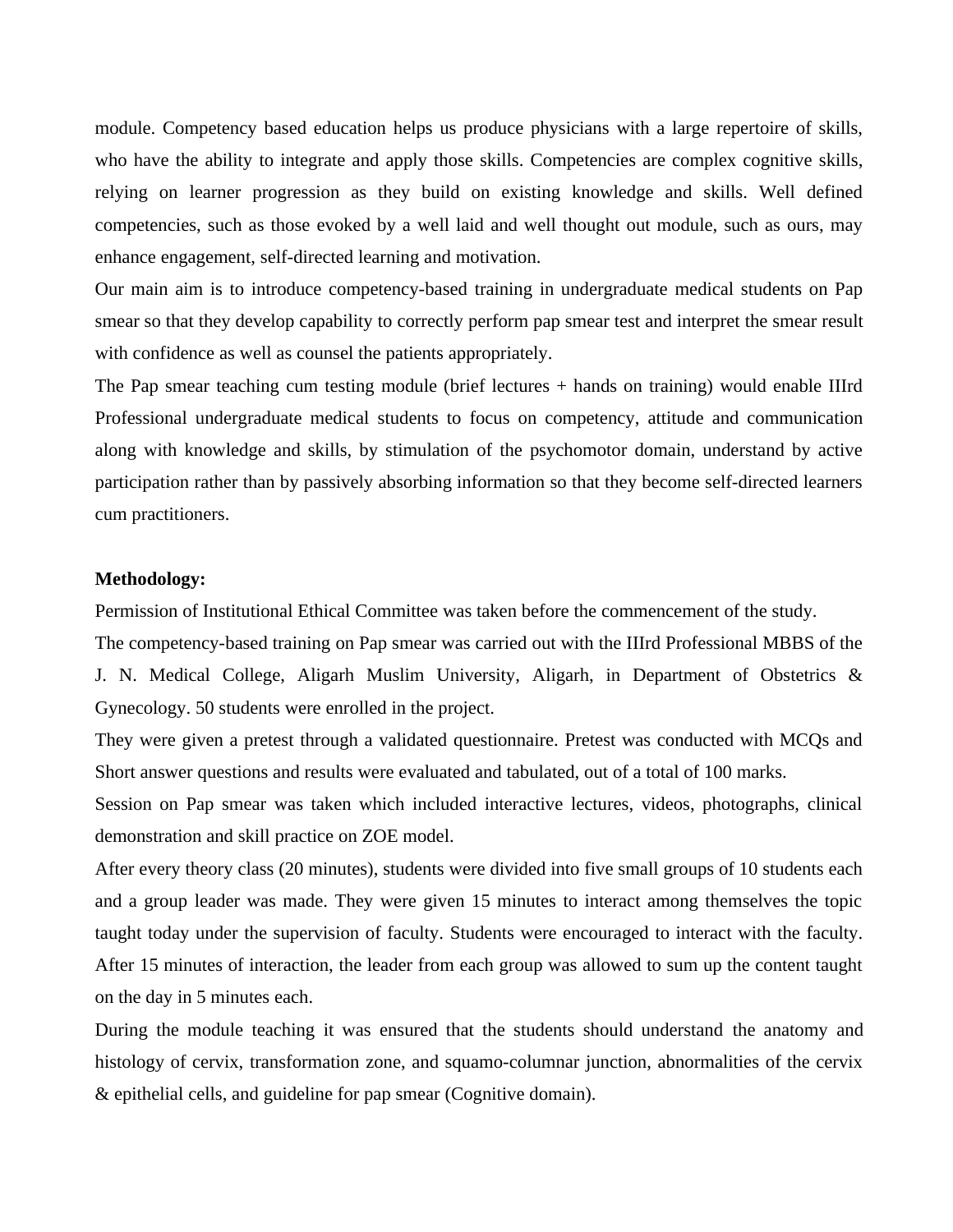During the hands-on training on ZOE model, it was ensured that students would be able to take Pap smear (Psychomotor domain).

Students were motivated that after completing MBBS, when they are posted at PHC level they will educate the women for the importance of screening for carcinoma cervix and able to run screening program for cancer cervix.

Posttest was conducted through MCQ, Short answer questions to evaluate theoretical knowledge and application of the procedure, the students were scored out of a total of 100 marks.

DOPS with Checklist was conducted to assess the practical skills on ZOE model, adherence to the 17 point checklist was evaluated, and each point carried marks according to its significance, the students were scored out of a total of 100 marks.

Students' feedback was taken at the end of module, whereby the students were asked to assess using the Likert scale, which was then analyzed for appraisal of the module.

Student paired t test was performed to ascertain the significance of pre- and post-test.

Competency based template:

## Results:

\* 50 undergraduate students participated in the study. Average pretest scores were 40.568+25.980/100 and post-test scores were  $82.345 \pm 7.854/100$  (Table 1).

**Table 1:** Pretest and post test scores.

| <b>Observations</b>                | <b>Pretest Mean+SD</b> | <b>Posttest Mean</b> +SD | value<br>D |
|------------------------------------|------------------------|--------------------------|------------|
| Medical students $n=50/40.568 \pm$ |                        | $ 82.345 \pm$            | < 0.0001   |
|                                    | 25.980                 | 7.854                    |            |

Student paired t test showed a significant correlation between pretest and posttest which indicate a significant improvement.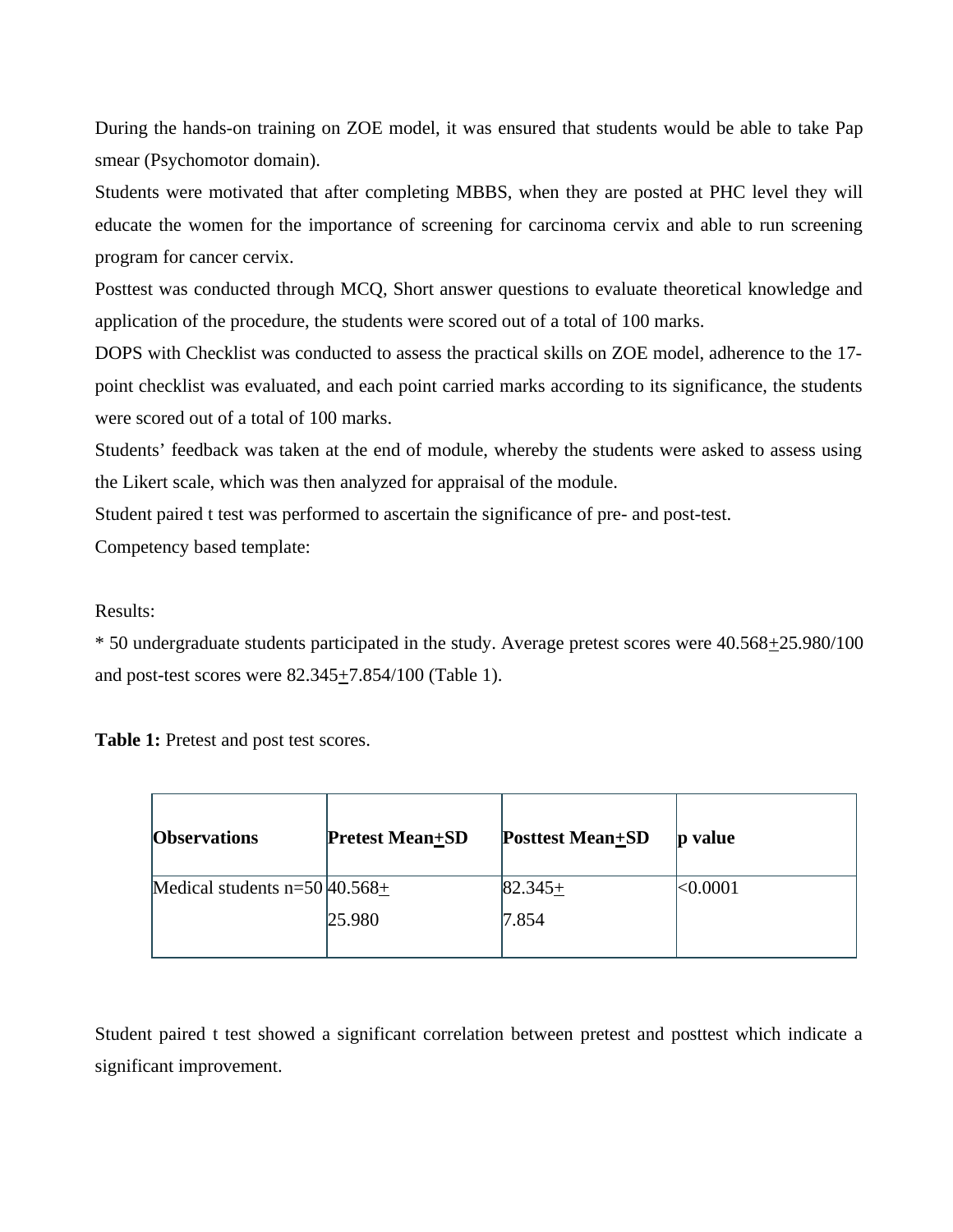\* 100% students achieved more than 70% compliance with the DOPS checklist demonstrating adequate practical skills. 80% achieved 100% adherence with the DOPS Checklist.

Students' feedbacks indicate that interest of the students increased and they liked the way of teaching and use of interactive technique.

\* Data analysis of Feedback questionnaire with Likert scale revealed that 90% students agreed that competency-based training of pap-smear made them understand the steps and made them confident about carrying out the procedure (Graph 1).

\* Students were of the opinion that more innovative way of teaching learning methodology should be used to make classroom teaching interesting.





#### **Discussion:**

Competencies specifically outline what is expected of learners and what learners should be able to attain upon completion of a teaching module. It acts as an aid where emphasis is on performance and acquiring application-based skills, and not just knowledge, in addition to demonstration of learning by stimulation of the psychomotor domain. With this structure in view, we made a teachingdemonstration-practice session module, the learners and the program were assessed on the basis of competency related to skills reflective of the understanding and application of the pap smear technique. Traditional content-based approaches to curricula deem that a person who has satisfactorily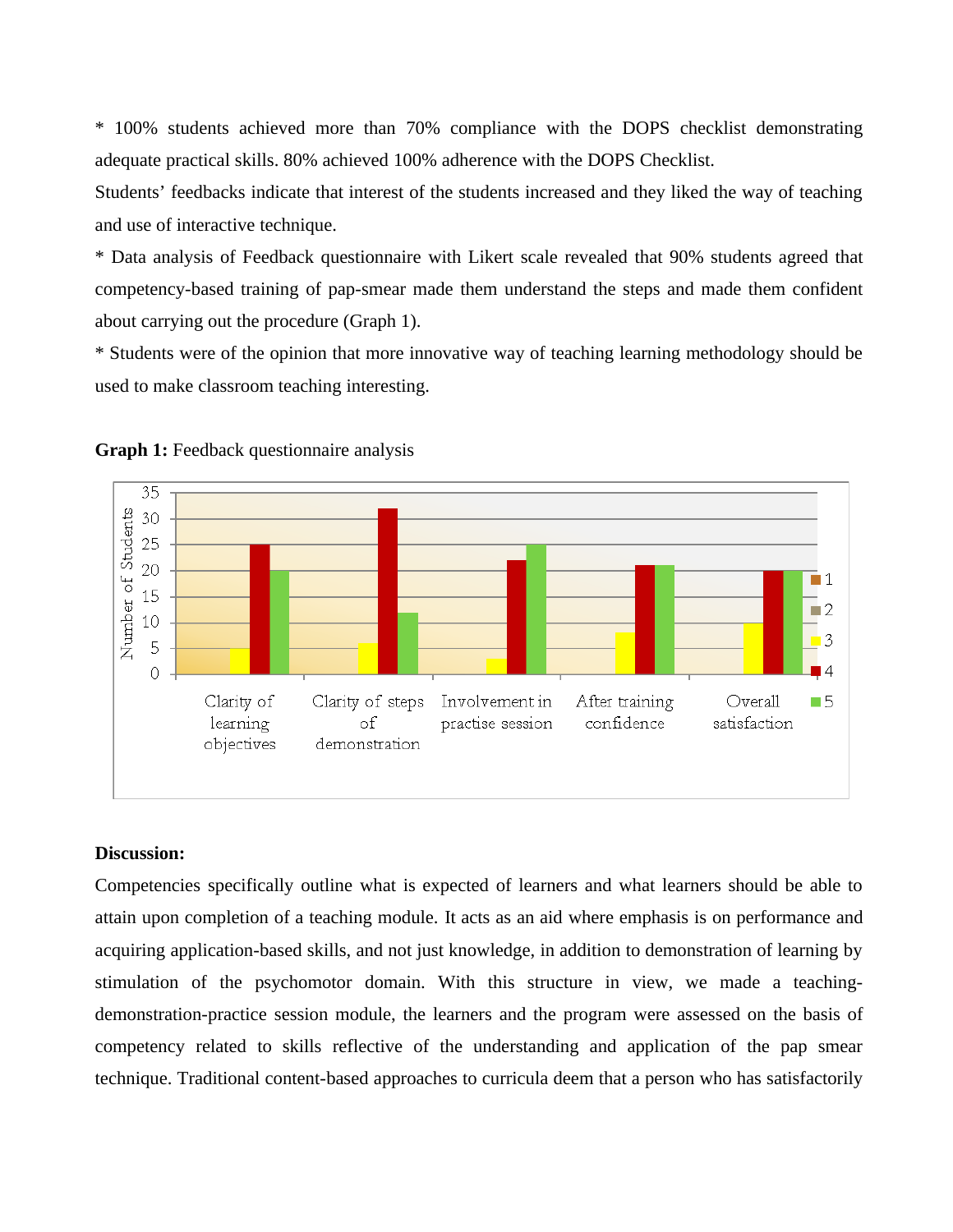completed the allotted subjects in a given course of study is considered to have achieved the required amount of knowledge and skills pertaining to that course.

It is gradually emerging fact that students in competency-based learning programs place greater emphasis on meaning (understanding) and application, than reproduction (rote learning and memory); this being unlike the pattern that prevails among students in traditional programs (5, 6).

In our study, a significant correlation was noticed in the performance of the students and competencybased training.It was noted that the students' performance was significantly improved and they showed considerable interest in class room and in interactive sessions. This was evident from the attendance of students which is a good indicator of interest of students in the teaching, throughout the session. We noted that100% students were present with an internal consistency of 1 which is significantly better than that reported by Gulpinar and Yegen where the internal consistency was 0.71.

Learners' advancement in a competency-based module relies on frequent and effective assessment methods. Intrinsic skills such as communication and collaboration remain difficult to measure, but through a holistic assessment like the DOPS checklist we adopted, this integral skill for a clinician was evaluated. Use of a detailed checklist for assessment removes subjectivity.

Students feedback showed a positive response and students were very much satisfied about the teaching learning methodology adapted in the session. This finding is in agreement with the results of the study conducted by Gulpinar and Yegen (7).In fact, most of the participating students in this study pleaded that the entire MBBS curriculum should be similarly modified.

We observed that the students showed considerable interest in class room and practical cum demonstration classes. In particular, they truly enjoyed hands-on training. They also scored well in MCQ and Question-short answers put to them. The psychomotor domain was also observed during their practical skills testing.

The faculty members especially noted the attitude of the students and their ability to interact among themselves while discussing and interacting among the groups. The group leader was also given chance to present the summary of discussion in allotted time. This act helped to groom leadership skills among the students. As suggested by Miller (1990), we achieved competence progression from from "knows" to "knows how" to "shows how" to "does" (8). Unfortunately, the long term impact of this teaching module cannot be assessed at this stage.In evaluation matrix also only Level I (reaction) and Level II (learning) matrices could be assessed. Level III (application)& IV (impact) could not be assessed at the time this report is being tabulated.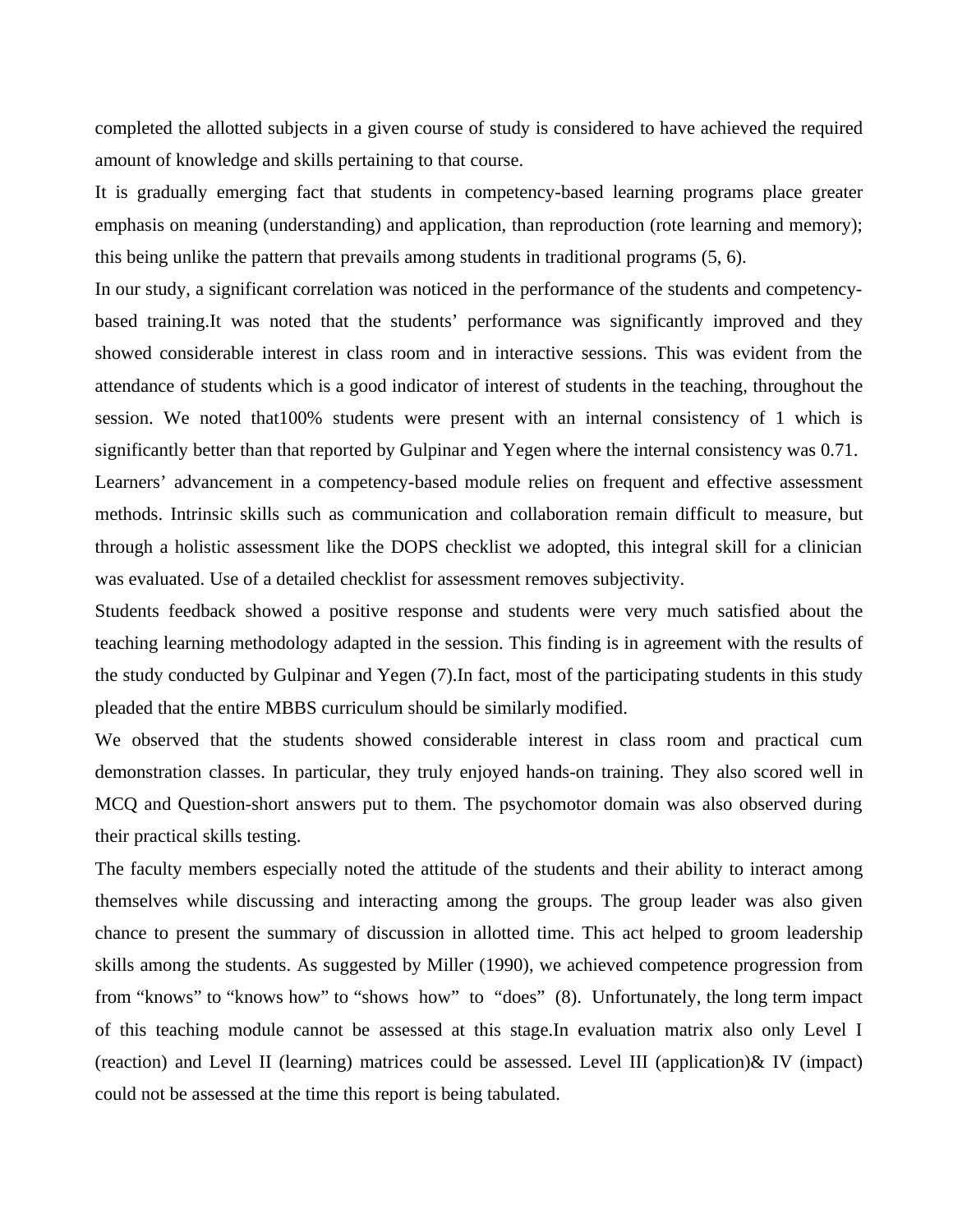Competency-based learning is an evolving process based on both performance of contextual skills and cognitive development at various stages of experience, which is carried with our students throughout their professional life.

#### **Conclusion:**

Competency based teaching module places great emphasis on meaning, than on memorizing and feel more confident in skill directed learning. The students also showed better interpersonal skills, psychosocial knowledge, and attitudes toward patients. We noted convincing evidence that competency-based learning approach improves student motivation and enjoyment.

This approach will help us prepare physicians for practice that is fundamentally oriented to graduate outcome abilities and are organized around competencies derived from an analysis of societal and patient needs. It deemphasizes time-based training and promises greater accountability, flexibility, and learner centeredness.

#### **Limitation:**

It has been estimated that competency-based module (as highlighted in this study) costs more per student for classes as the cost incurred for the model/mannequins has to be considered (9).

Time constrain is main issue, as syllabus have to be completed in the stipulated time. Although this module proved to be effective, it is time consuming and not applicable for larger groups.

Innovative technique cannot be introduced with every topic as certain topic is more suited with didactic teaching.

#### **Implications:**

This innovative technique may be implicated in teaching of undergraduate students to develop interest in the topic and to keep them more involved in the class. This would certainly develop and guide them to be a good and competent undergraduate studentwho would later be the torch bearer serving the community in much better way.